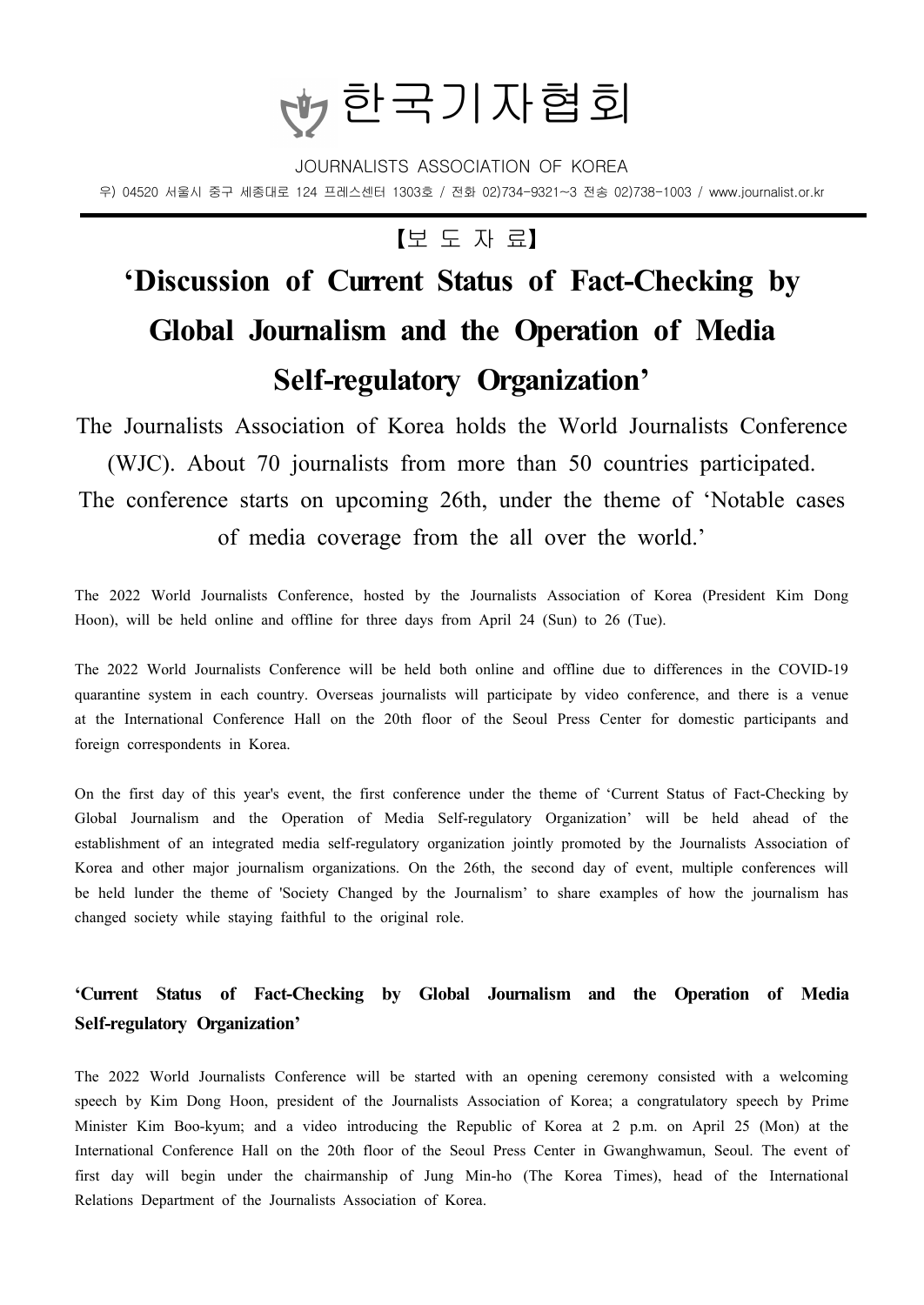In the Conference I under theme of 'Current Status of Fact-Checking by Global Journalism and the Operation of Media Self-regulatory Organization,' the media self-regulation efforts conducted by major domestic media organizations and the related cases from different countries will be reviewed to restore the credibility of journalism. It will be an opportunity to apply best practices as well as to contribute to the development of journalism around the world by sharing notable cases of participating countries.

EunRyung Chong, Director of the SNUFactCheck Center, and Hyung Joon Ahn, journalist of the MBC, will present under the theme of 'Current Status of Fact-Checking by Global Journalism and the Operation of Media Self-regulatory Organization in Korea'.

28 overseas journalists, including Sabina Inderjit (India), vice president of the International Federation of Journalists (IFJ), will present their cases.

All attendees will participate in a group discussion about the theme of day from 17:10 p.m.

#### **'Highlighting Exclusive News and Investigative Reports in Global Journalism'**

The Conference II, which will be held at the same venue as the previous day, will provide time for participants to share the notable media coverage from different countries from 2:30 p.m. to 6:00 p.m. on the 26th (Tue). Min-kyu Lee, a professor at Chung-Ang University, will present under the theme of 'Three Representative Cases of Social Change brought by media reports in Korean journalism,' while Hwan-bong Jung, a reporter of the Hankyoreh, will present under the theme of 'Report on online public opinion manipulation committed by authorized organization'.

After the presentation of representatives from different countries, the event will be concluded with a group discussion about the theme of day.

Prior to the main event of the second day, Sonny Kwon, CEO of the PUBLISH, will give a special lecture for an hour from 1:30 p.m. to 2:30 p.m. under the theme of 'Blockchain-based News Ecosystem.'

Kim Dong Hoon, president of the Journalists Association of Korea, said "Journalists from different countries gathered to organize this year's event to consider ways to protect the proper function of journalism and restore people's trust,"and "If there is any exemplary case of policies or the operation of the media self-regulatory organization in other countries, we will do our best to apply it to our situation."

Prior to the main event, rehearsals and orientations of participants will be held on the 24th (Sun).

The event will be held both online and offline and who want to attend can access the event with QR code. In addition, Korean-English simultaneous interpretation will be provided at the site, and YouTube broadcasts will be provided only in English.

The presentation materials and videos of the event will be uploaded to the Journalists Association of Korea website (www.journalist.or.kr).

Attachment : Overview of World Journalists Conference 2022 Inquiry : 02)734-9321 / Office of Journalists Association of Korea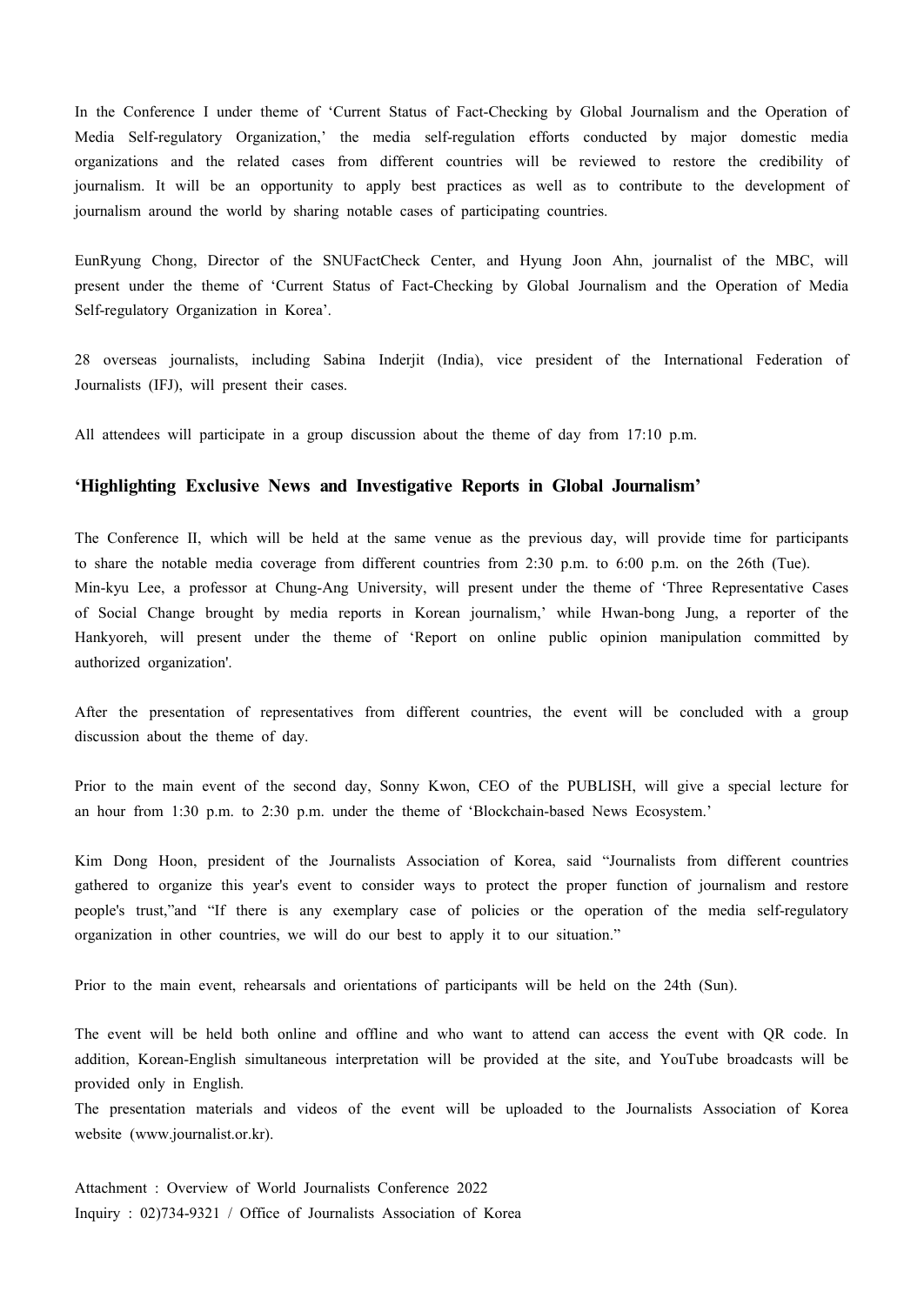